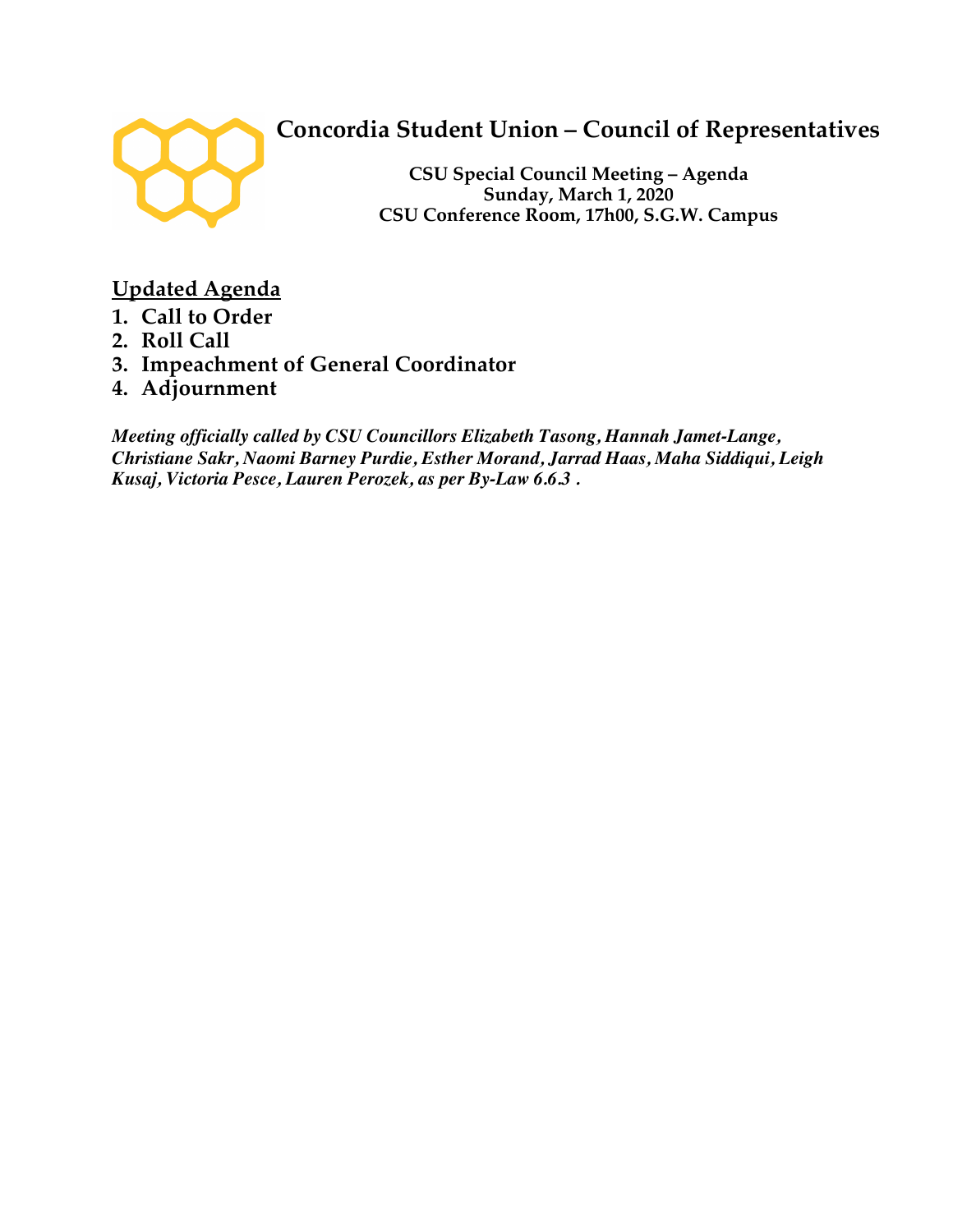### **1. CALL TO ORDER**

Meeting is called to order at **17h18**.

**Chairperson**: We have adopted different rules than usual.

**We would like to begin by acknowledging that Concordia University is located on unceded Indigenous lands. The Kanien'kehá:ka Nation is recognized as the custodians of the lands and waters on which we gather today. TiohEá:ke/Montreal is historically known as a gathering place for many First Nations. Today, it is home to a diverse population of Indigenous and other peoples. We respect the continued connections with the past, present, and future in our ongoing relationships with Indigenous and other peoples within the Montreal community.**

### **2. ROLL CALL**

**Council Chairperson:** Caitlin Robinson **Council Minute Keeper:** S Shivaane

**Executives present for the meeting were**: Chris Kalafatidis (General Coordinator), Isaiah Joyner (External & Mobilization Coordinator), Marin Algattus (Internal Affairs Coordinator), Celeste-Melize Ferrus (Loyola Coordinator), Eduardo Malorni (Student Life Coordinator), Patrick Quinn (Academic & Advocacy Coordinator)

**Councilors present for the meeting were:** Hannah Jamet-Lange (Arts & Science), Maha Siddiqui (Arts & Science), Elizabeth Tasong (Arts & Science), Leigh Kusaj (Arts & Science), Jarrad Haas (Fine Arts), Menachem Israily (Independent), Peter Zhuang (Fine Arts), Jeremya Deneault (John Molson School of Business), Arad Andrew Banis (John Molson School of Business), Tzvi Hersh Filler (Gina Cody School of Engineering & Computer Science), Victoria Pesce (John Molson School of Business, Esther Morand (Arts & Science), Mathew Levitsky-Kaminski (John Molson School of Business), Lauren Perozek (John Molson School of Business), Mitchell Schecter (John Molson School of Business), James Hanna (Gina Cody School of Engineering & Computer Science), Salman Fahim Syed (Gina Cody School of Engineering & Computer Science), Sean Howard (Gina Cody School of Engineering & Computer Science), Naomi Barney Purdie (Arts & Science), Christiane Sakr (Arts & Science), Selena Mezher (Gina Cody School of Engineering & Computer Science), Howard Issley (John Molson School of Business).

**Executives absent for the meeting were:** Désirée Blizzard (Finance Coordinator).

**Salman Fahim Syed** moves to excuse **Désirée Blizzard** and **Isaiah Joyner.** Seconded by **Arad Andrew Banis.**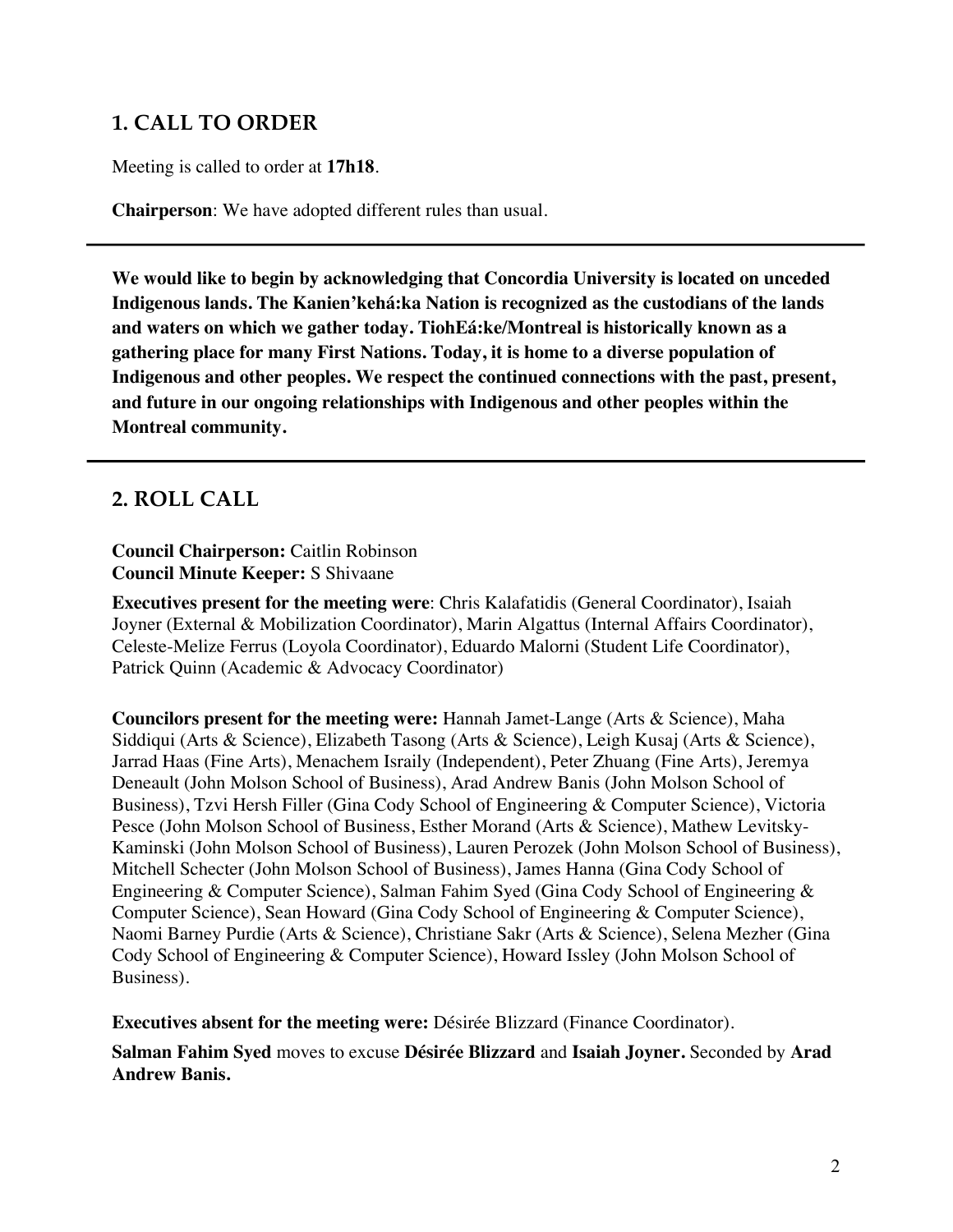**Chairperson:** There is someone in the room who is both councilor and witness.

**Hannah Jamet-Lange** moves to allow Hannah Jamet-Lange be the first witness so she can be in the room after her testament. Seconded by **Esther Morand.** Opposed by **Mitchell Schecter**.

#### **VOTE** For: 15 Opposed: 1 Abstentions: 3 *Carries.*

**Maha Siddiqui** presents the following motion. Seconded by **Naomi Barney Purdie**.

*WHEREAS* many councilors were not present at the SCM last Thursday,

*WHEREAS* many councilors are not comfortable with the following aspect of the motion that passed,

*BE IT RESOLVED THAT* the motion passed be amended to allow councilors to abstain from the process.

**Chairperson**: Please refrain from talking or whispering amongst each other.

**James Hanna:** After closing statements, councilors have 1 minute to leave the room. Because everyone has 30 seconds to voice their motivation, if you abstain, there's no real reason to motivate. You can leave the room.

**Lauren Perozek**: The room is crowded. It'll be hard to leave the room. That's inefficient use of time.

**Chairperson:** It's already accounted for in the timeline.

**Jeremya**: Where is this being livestreamed?

**Melvin**: CSU Facebook Page.

**VOTE**  For: 14 Opposed: 7 Abstentions: 0 *Carries.*

**Maha Siddiqui** presents the following to motion. Seconded by **Elizabeth Tasong**.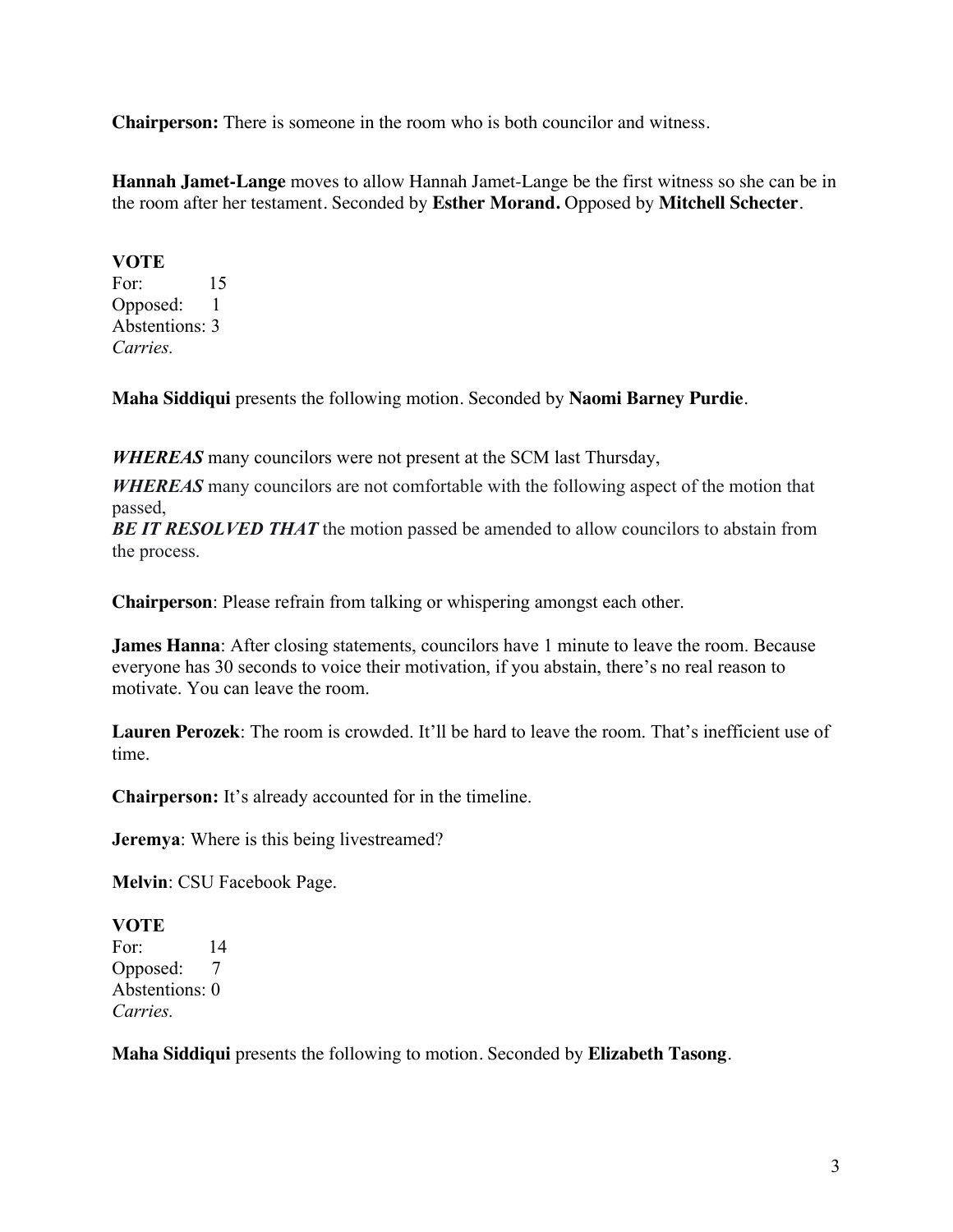**WHEREAS** this impeachment is specifically based on the breaching of CSU by-laws and the CSU Code of Conduct done by the General Coordinator,

**WHEREAS** this motion is not to negate any of the other work that the GC has done, **BE IT RESOLVED THAT** no witnesses that aren't members of the CSU or any character witnesses be called, and that only witnesses that specifically related to the charges at hand be called.

**Maha Siddiqui**: It makes no sense for there to be character witnesses. All witnesses need to be related to the specific charges.

**Tzvi Hersh Filler**: The charges are based on incompetence. As such, if you have someone who said he did his duty, that is an appropriate witness.

**Peter Zhuang:** You need to have all perspectives.

**Chris Kalafatidis**: They are not character witnesses. Evan is a first-hand witness of work that I've done. Keroles is here to speak on my collaborations on sustainability.

**Maha Siddiqui**: The motion never stated incompetence. This is not to remove any witnesses; this is to ensure that this goes in a cordial and efficient way.

**Lauren Perozek**: The motion is to stick to facts and eliminate emotions.

**James Hanna**: It's already in the rules. We can raise objections.

**Elizabeth Tasong**: I don't think it's redundant. This motion specifically calls for things to be relevant. This meeting was called for the specific reasons sent to chair.

**Sean Howard**: This amendment is redundant. This feels done in bad faith.

**Victoria Pesce** calls the question.

**VOTE** 

For: 6 Opposed: 10 Abstentions: 3 *Fails.*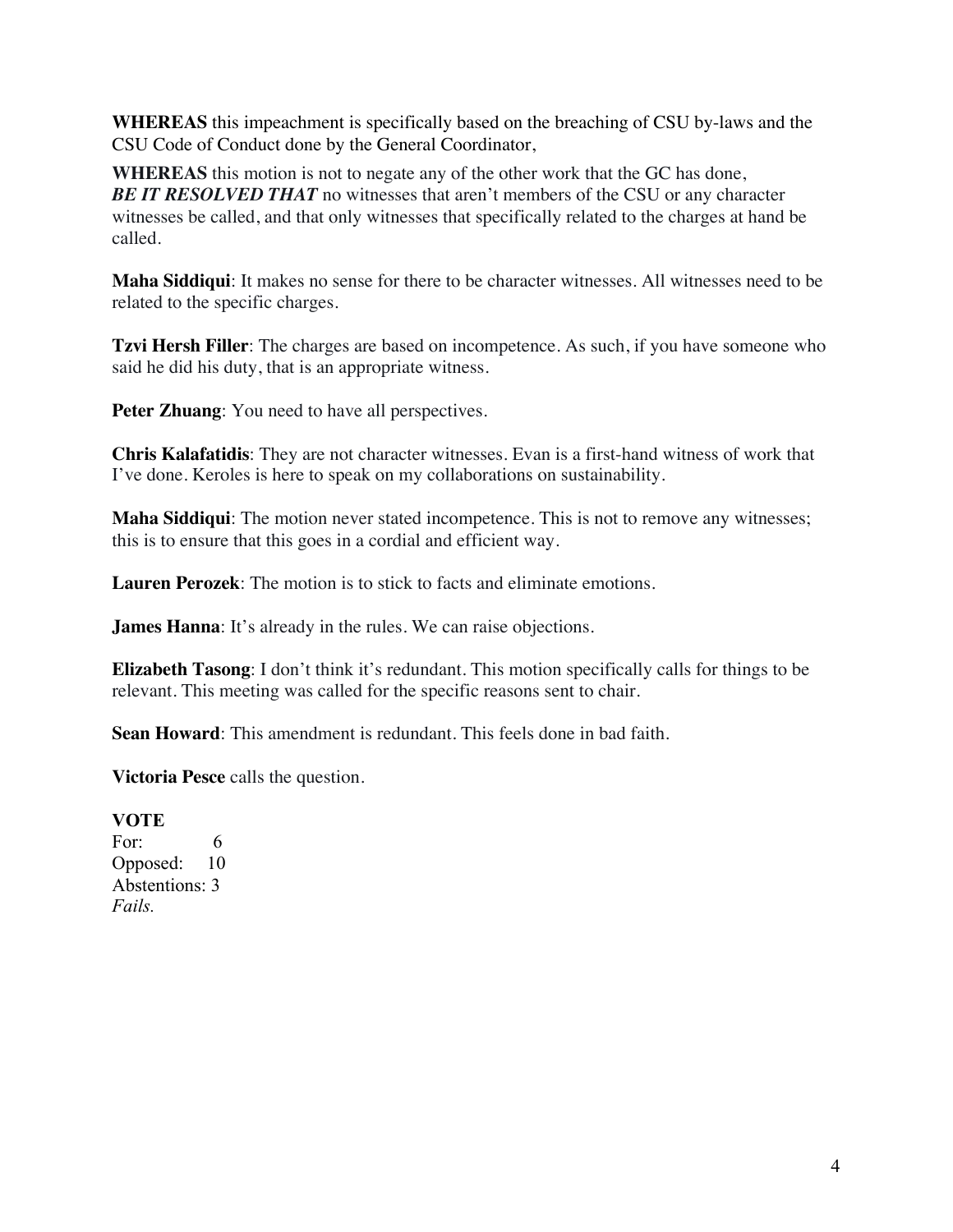# **3. IMPEACHMENT OF GENERAL COORDINATOR**

**Lauren Perozek** nominates **Maha Siddiqui** as General Prosecutor. Seconded by **Victoria Pesce**.

#### **VOTE**

For: 15 Opposed: 2 Abstentions: 1 *Carries.* 

**Chairperson**: The trial has begun.

**Minute Keeper** presents the following motion. Seconded by **Hannah Jamet-Lange**.

*WHEREAS* Section 2.1.b of the Bylaws states as the object of the Student Union: " b. To. provide for student representation on various boards, councils, and committees of Concordia University"

*WHEREAS* section 6.3.c of the Bylaws gives the Council of Representatives the power to "Act as the final authority on appointments of the Student Union."

*WHEREAS* Section 10.3 of the bylaws states "The General Coordinator and Coordinators may be removed from office by a two-thirds majority vote of the Council of Representatives for misappropriation of funds, dereliction of duties, violation of these bylaws or of the Regulations adopted thereunder."

*WHEREAS* Sections 1.1-1.5 of the Code of Conduct state: "Generally, Student Union representatives are expected to: 1.1 Adopt a professional and respectful standard of language when engaging with other Student Union Representatives, members of the Concordia staff and student body, as well as third parties, while in performance of their union duties. 1.2 Act reasonably and with due care so as not to disrupt, interfere with or unduly delay Union Activities or union-related activities. 1.3 Act in good faith towards the Union and the Student Union Representatives. 1.4 Understand the scope of the mandate they are responsible for and not infringe on other Representatives' roles. 1.5 Maintain professional and respectful relationships with other Student Union Representatives and Student Union Members."

*WHEREAS* Sections 2.3.2 and 2.3.4 of the Code of Conduct state: "Student Union Representatives shall not: 2.3.2 Provide false information to other Student Union Representatives or the Media. 2.3.4 Make false representations in the exercise of their authority, or knowingly allow others to make false representations to the Union."

*WHEREAS* the General Coordinator has not fulfilled his duties as General Coordinator;

*WHEREAS* the General Coordinator has actively prevented student representation on the Standing Committee on Sexual Misconduct and Sexual Violence, thus violating Bylaw 2.1.b;

*WHEREAS* the General Coordinator has failed to fulfill his duties as part of the appointments committee, especially in regards to:

- appointments to the Judicial Board

- appointments to the Sexual Violence Accountability Committee
- appointments to the University Senate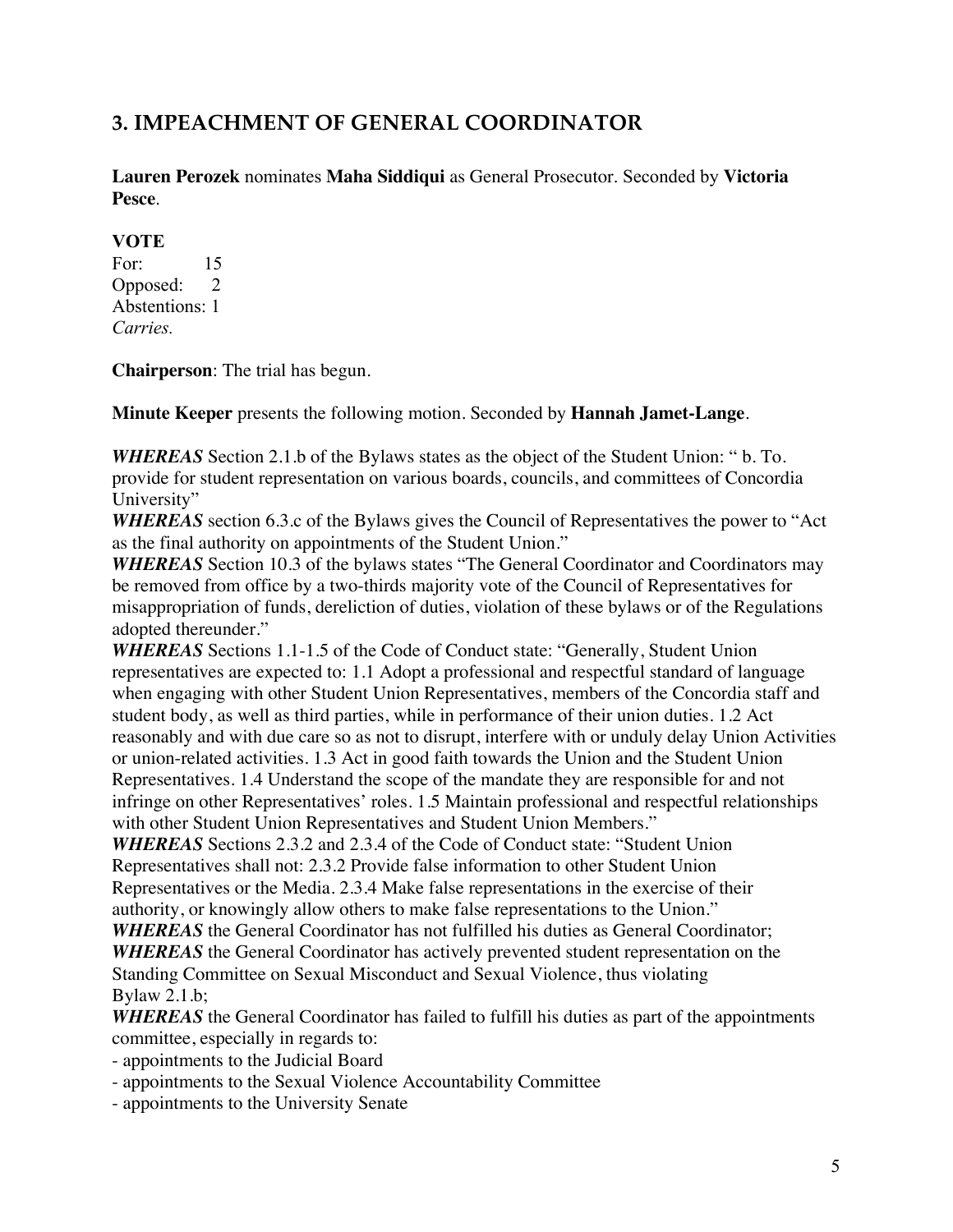thus violating Bylaw 2.1.b;

*WHEREAS* this has led to a lack of accountability measures within the Student Union; *WHEREAS* the General Coordinator has appointed positions without informing council or having it ratified by council, thus violating Bylaw 6.3.c;

*WHEREAS* the General Coordinator has misrepresented past council decisions and actively ignored mandates given to him by the Council of Representatives, thus violating Code of Conduct Sections 1.2 and 1.3;

*WHEREAS* this has led to an executive position being vacant for 8 months, thus violating Code of Conduct Sections 1.2, 1.3, 2.3.2 and 2.3.4;

*WHEREAS* it has also led to the halt of the development of the RAWCC;

*WHEREAS* the General Coordinator has broken the code of conduct by using offensive, inappropriate, disrespectful and unprofessional language while dealing with a Councillor, thus violating Code of Conduct section 1.1 and 1.5;

*WHEREAS* the General Coordinator made false claims to Appointments Committee about reaching out to a student at large, thus violating Code of Conduct Section 2.3.2 and 2.3.4; *WHEREAS* all of these offenses go against either the Bylaws or the Code of Conduct; Whereas this is grounds to impeachment on the basis of dereliction of duty and violation of the Bylaws and the Regulations adopted thereunder;

**BE IT RESOLVED THAT** the General Coordinator be removed from his office; **BE IT FURTHER RESOLVED THAT** the Council of Representatives appoint a General Coordinator from among the remaining Coordinators for the remainder of the term of office in accordance with Bylaw 7.4.

**Maha Siddiqui:** We are here to address charges against the GC for neglecting his duties. A third of council has lost faith in the GC and has called for this meeting. He is paid \$41k of students money including benefits to advocate for students' rights. The GC must uphold all code of conduct and values of the CSU. He is expected to carry out his mandate. These charges show multiple instances of him violating the Code of Conduct and Standing Regulations. This impeachment is called not to negate any good work done but for the breaching of specific bylaws. This is to look at what is not done. We are here because councilors have a fiscal responsibility to hold him accountable to what he has not done and are legally accountable for this. In February, we received a 15-page complaint from a former councilor with regards to SARC saying that the GC neglected the core mandates of positions. The first grievance is regarding appointments. CSU is required to appoint individuals to sit on bodies, and not doing so has legal repercussions. This shows a purposeful dereliction of duties. The slate GC ran on was the only one that didn't run on sexual violence and then he neglected to have SARC be fully functional. Sexual assault is notoriously overlooked by administration and this failure to ensure representatives on SARC shows a glaring disregard for this issue, especially since we received many complaints on the GC related to harassment. If council mandates GC to come out with three options by a certain deadline, if multiple councilors reach out personally to address certain behaviors that affects councilors that are not addressed, it's a problem. Most of these have been ignored during council and when any councilor has tried to address it, GC has simply negated and deflected them as a personal attack.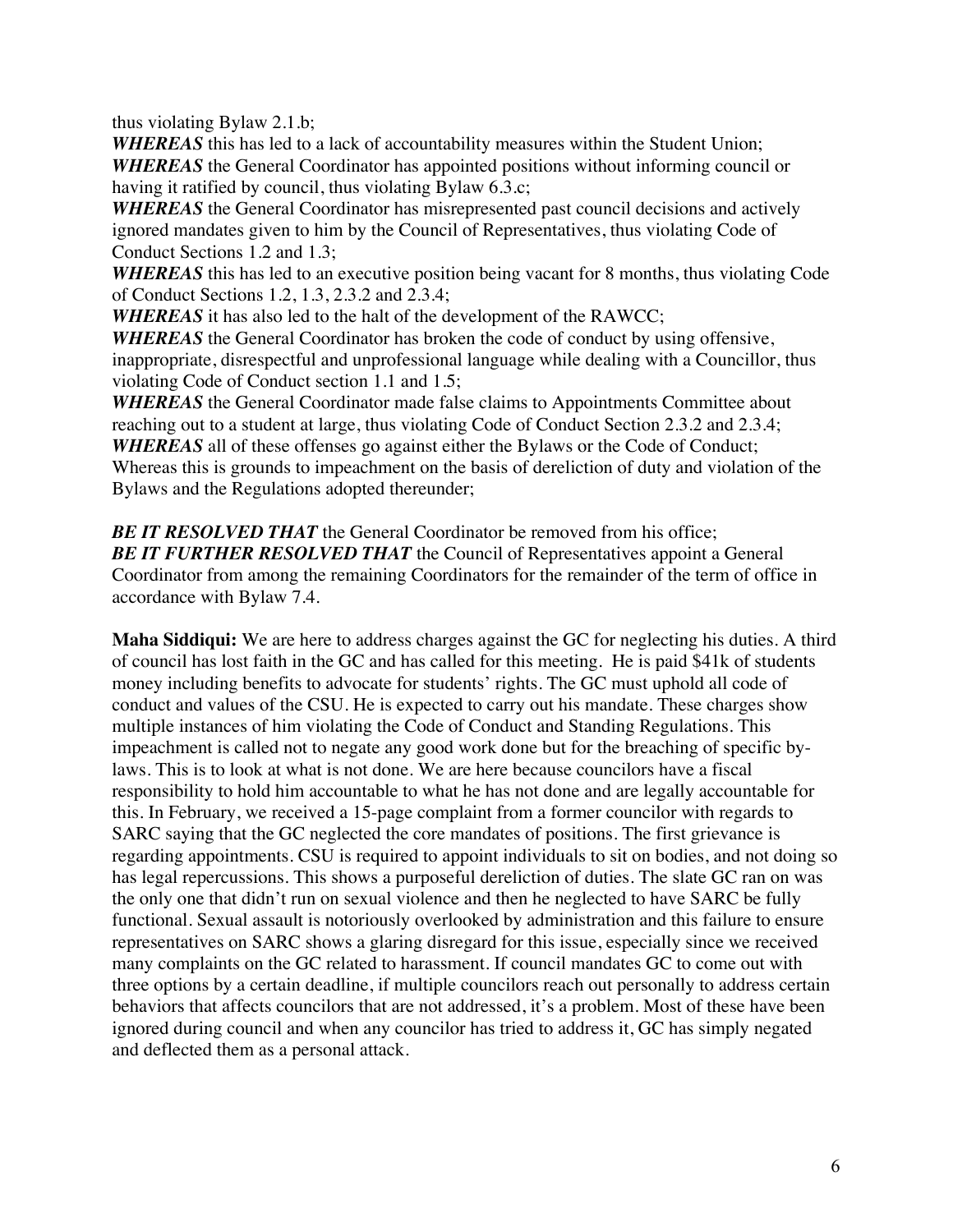**Chairperson**: There is an objection to not campaigning on sexual violence. The GC can address that himself.

**Chris Kalafatidis** calls 5-minute recess to set up PowerPoint slide.

#### **VOTE**

For: 12 Opposed: 6 Abstentions: 4 *Carries.* 

Council resumes at **17h55**.

**Chris Kalafatidis:** On unprofessional language, complaints on conduct need to be reported. This is an overstepping of authority by Council. Council cannot rule on these things, they have to go to JB. Hence, every instance citing breaching of Code of Conduct is irrelevant. On delaying to appoint a Sustainability Coordinator, I have been accused of actively ignoring mandates. The Judicial Board ruled in July that the motion passed by council was illegal and I informed the council of this. Council cannot appropriate that responsibility. This is an overstepping of roles. My right not to appoint Sustainability Coordinator saved the CSU \$30k in salaries. Council cannot impeach me on a decision that is my right to make. It is the responsibility of council to appoint JB. When JB became dysfunctional, I stepped in to make Appointments Committee to do the job and now JB is 8 members strong. On SARC, three people who signed off on this meeting were there. This is not exclusively my fault. We decided together to prioritize other committees. Margot did not do an interview and her appointment was never ratified. Council was told to do an interview and by October 1, she was interviewed. To say I actively refused representation is a stretch. For senate, I did not fail because on 23 August we appointed 5 people. One issue is that a student was blocked by an executive and then blocked by the university after council reversed that decision. The Academic and Advocacy Coordinator used his power to overrule that because an important meeting was being had on divestment. I admit I should have informed council on this earlier. I included it in my next report, and I agreed that we needed better communication. Last year, appointments were way slower. Last year, executives didn't call meetings in the summer, which is normal. On RAWWC, council ratified the report that explained the decision we were making. We wanted a professional to be part of this center. Council signed off on this. Here are the meetings, including Nov and all the admin meetings. I was exercising due diligence.

**Chairperson**: There is no mechanism to object things that are untrue. All witnesses need to leave the room. We will start with Hannah, Evan, Alexis, Alex and then Margot. Witnesses aren't allowed to watch the livestream.

**Salman Fahim Syed**: But they are able to see the video?

**Chairperson**: The spirit of it is that they not watch it. We'll have someone to take care of that.

**Victoria Pesce**: I'll ask Marin.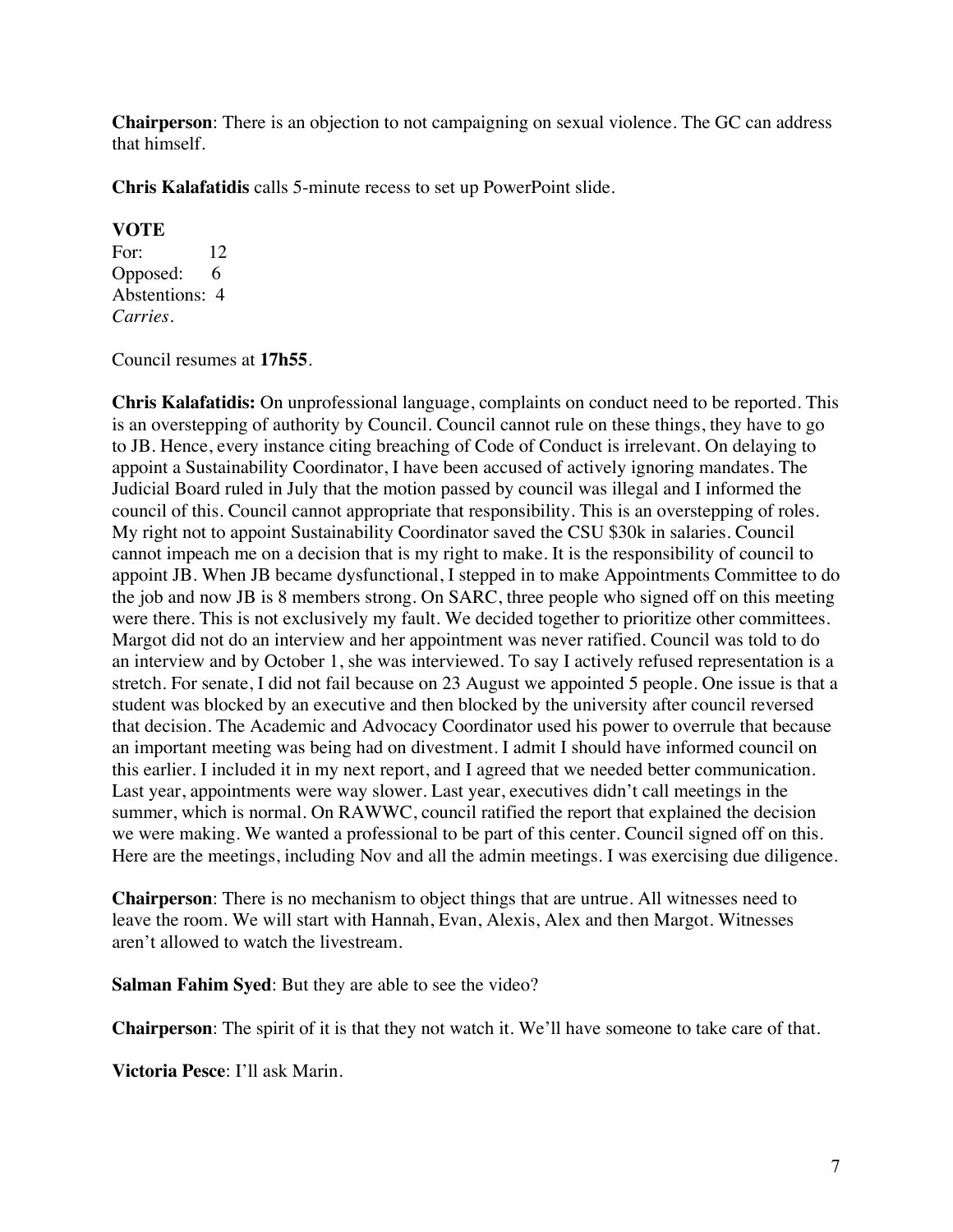**Chairperson**: Thank you. There will be 5 minutes for each witness to answer 3 questions from each side. If witnesses exceed 5 minutes, each subsequent answer will be limited to 30 seconds.

#### **Witness: Hannah Jamet-Lange**

**Maha Siddiqui**: As a council member of appointments, can you describe role of the committee?

**Hannah Jamet-Lange**: I have been on this committee for the whole mandate. The chair is supposed to call meetings, make sure everything is working, submit reports to council and inform committee members of things going in. We only met officially four times which includes times where councilors had to reach out multiple times to confirm meetings. The first time Margot was brought up was in June. We wanted it to be done correctly. It was then brought up again in August when we asked him to reach out, which did not happen and I had to reach out to Margot. After which, she reached out to him on October 1. We finally interviewed her. She was only confirmed mid-October. In that time, there was no student representation on the committee, which is very problematic with the culture of campus surrounding sexual violence. The duty of chair to convene meetings and I, as an unpaid councilor, only found out about the issue after reading the by-laws. There are also some issues with senate appointments. By-law 6.3.c states that all appointments ratified by council. Bakry was not appointed until January.

**Maha Siddiqui**: As councilors, what prompted you to file the complaint?

**Hannah Jamet-Lange**: As councilors, we are mandated to hold executives accountable. We can be held liable for not doing so. We believe that student money should be used appropriately. The main reason we called this meeting is that we got complaints from students-at-large. We have to take those seriously. We got many more complaints on more things that didn't happen and also some on harassment. It is incredibly important to do our jobs as councilors.

**Maha Siddiqui**: The fact that we can't bring up the other complaints doesn't make them any less valid. Has the code of conduct been breached more than once?

**Hannah Jamet-Lange**: Multiple times. After the impeachment meeting was called, I was yelled at by multiple executives. There is a pattern of not responding to messages and neglecting duties.

**Chris Kalafatidis**: When did you realize that the SVAC wasn't appointed on time?

**Hannah Jamet-Lange**: December 9.

**Chris Kalafatidis**: It is your responsibility as a councilor to make sure things go well. Do you hold yourself responsible?

**Hannah Jamet-Lange**: Yes. But at the same time, this was not brought up by the paid chair of the committee. I had to bring it up. I regret I did not notice that sooner. But, it shouldn't have happened.

**Chris Kalafatidis**: Where does it say that it is the responsibility of chair?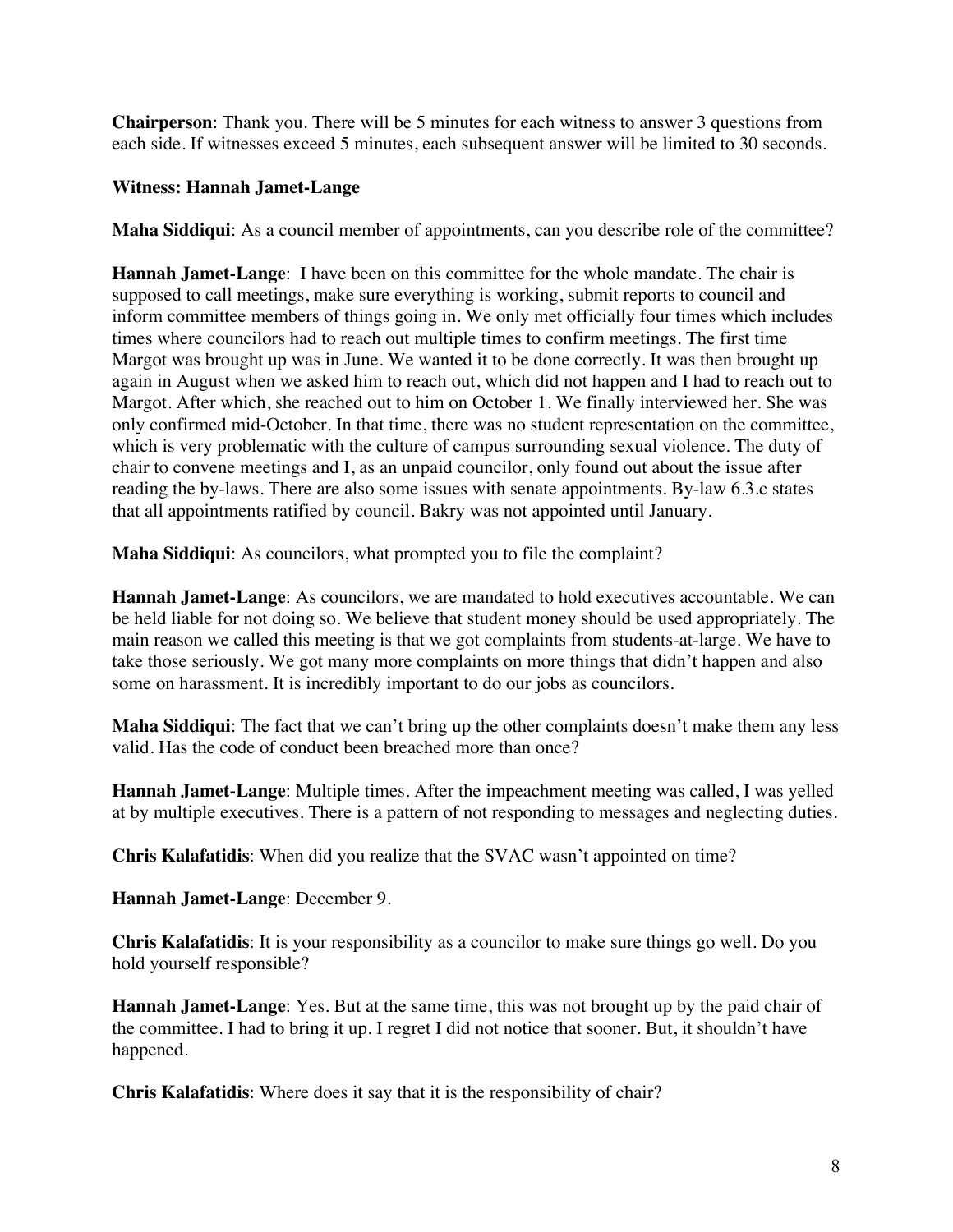**Hannah Jamet-Lange**: Book 1. Chapter IV Section 1, 28a. "Each committee Chair shall (a) Endeavour to set a regular meeting time for each semester, as possible; (b) Notify the members of the committee of the dates, times, and places of the meeting of the committee; Prepare the Agenda and any relevant documents for each meeting and send them to the members of the committee within a reasonable delay to be considered before each meeting; (c) Submit a written report to each regular Council meeting containing all matters that have been considered and decided by the committee, including a closed session report for anything considered in a closed session of that meeting-"

**Chairperson**: There are time for closing statements to consider objections.

#### **Witness: Evan Lee**

**Chris Kalafatidis**: As the GC of ASFA, can you explain your interactions with me? Have I been doing my job?

**Maha Siddiqui**: This is not relevant to the charges drawn.

**Chairperson**: We will discuss the merits of the question.

**Chris Kalafatidis**: I was accused of dereliction of duties. I have the right to ask if there was any dereliction of duties.

**Maha Siddiqui**: The GC is charged with the dereliction of specific duties. You can ask specific questions. This is what the first motion was for. We agreed that character witnesses should not be admissible.

**Chairperson**: The question is general enough. I'll allow it.

**Evan**: The GC is hardworking. I will speak to the ASFA Senate appointment since it is on the list of evidence. Here's a timeline. On June 1, at the start of the mandate, the GC reached out to me and asked for four candidates for Senate. I submitted Gigi and Bakry. Gigi was nominated as the official representative and was later rejected because she didn't meet the academic requirements. The GC notified me of that in the beginning of Octoer. I found other candidates including Bakry. Without representation for two months on Senate by ASFA, I sent an email to appointments on October 17 about appointing Bakry. I wanted to expedite the process and nominate him. The other candidate had applied for Senate in another capacity, so I decided to appoint Bakry. Chris was very helpful and answered any questions I had. As student as large, I hope councilors and executives can reach an impasse.

**Chris Kalafatidis**: Were you concerned about representation on Senate from ASFA?

**Evan**: I took it upon myself to make sure we got representation. I sent two candidates, and then asked Bakry again after complications arose. The other candidate was ruled out because she had already applied. So, yes.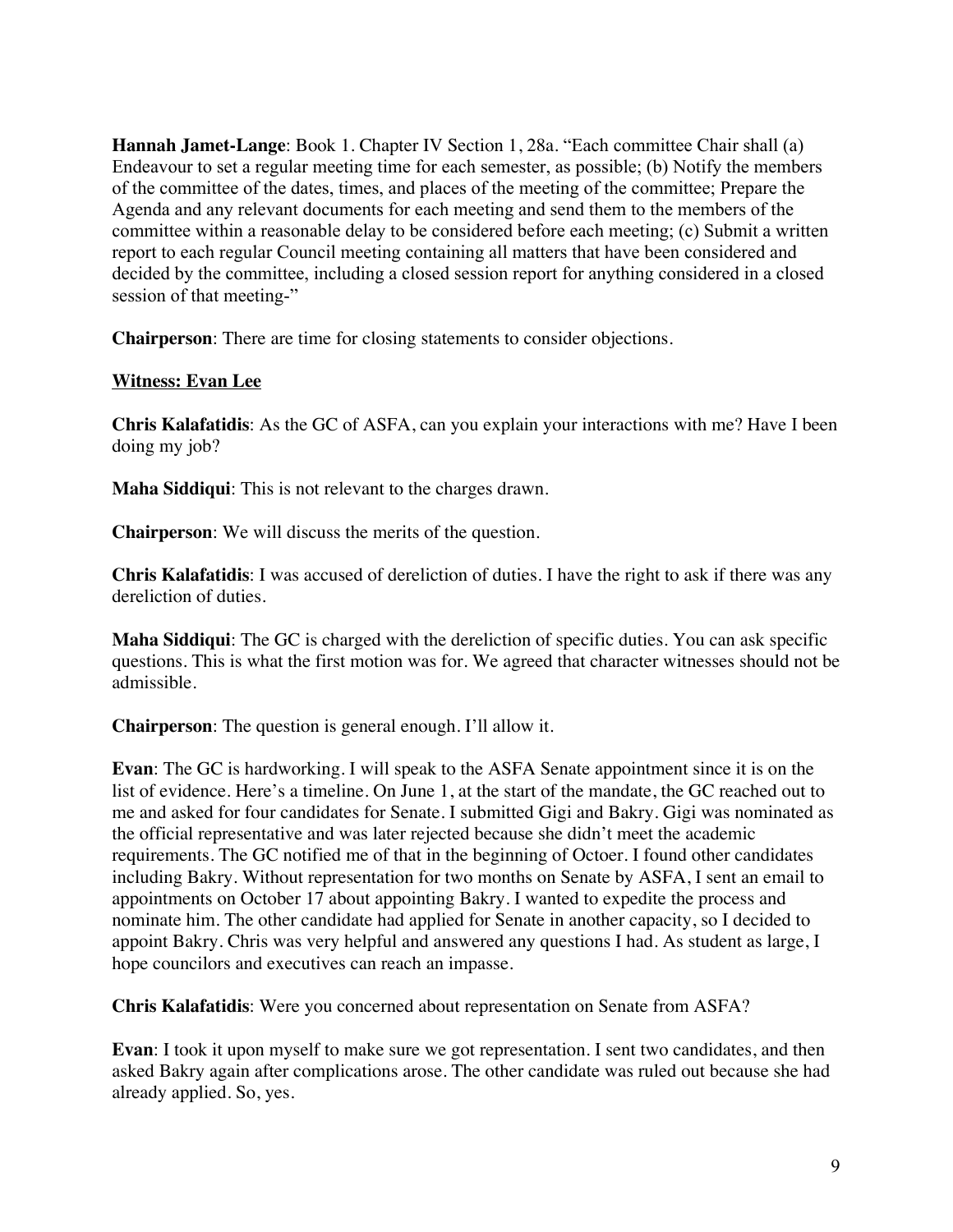**Chris Kalafatidis**: Do you think the appointment was completed in a timely manner?

**Evan**: Yes, it was done within October. I don't know what happened behind the scenes. Everything was done in a timely manner on my end. According to evidence, the ASFA candidate was chosen in August. Other candidates were reviewed later in October.

**Maha Siddiqui**: As the GC for ASFA, is it an impeachable offence if a GC violates bylaws and Code of Conduct?

**Chris Kalafatidis**: Objection, this is not CSU-related.

**Chairperson:** I'll allow it.

**Maha Siddiqui**: As you are a GC, on principle, yes or no, is it impeachable if an executive violates the Standing Regulations and Code of Conduct?

**Evan**: Yes.

**Maha Siddiqui**: True or False. Did anyone else reach out to you regarding appointments?

**Evan**: No, just Chris.

**Maha Siddiqui**: Were you aware of internal CSU bias against the first ASFA candidate Gigi?

**Evan**: No.

**Witness 3: Alexis Searce**

**Chairperson**: Alexis is the former CSU Loyola Coordinator.

**Maha Siddiqui**: As the previous chair of appointments, can you describe your previous duties?

**Alexis**: I was chair of appointments committee from end-November to the end of the mandate. In that time, we appointed JB, Tribunal, CEO, etc. I wrote call outs, set up meetings, collected candidates, ran their eligibility and then ran them past committee.

**Maha Siddiqui**: Is it standard practice to train the chair coming in?

**Alexis**: Yes. You get paid \$15-20/h for training the incoming chair. In April, I started preparing to train the new chair. I had prepared an 8-page manual and wanted to be thorough. In the first week, we sent out a list for the new executives to choose which committees they wanted to chair, with a message to go see the previous chair to arrange trainings. I didn't receive any emails from anyone. I sent a follow-up email asking the GC to send the schedules to me. I was in the office every day, and no one came by. I sent email to the executive, to ask them to pick up some CVs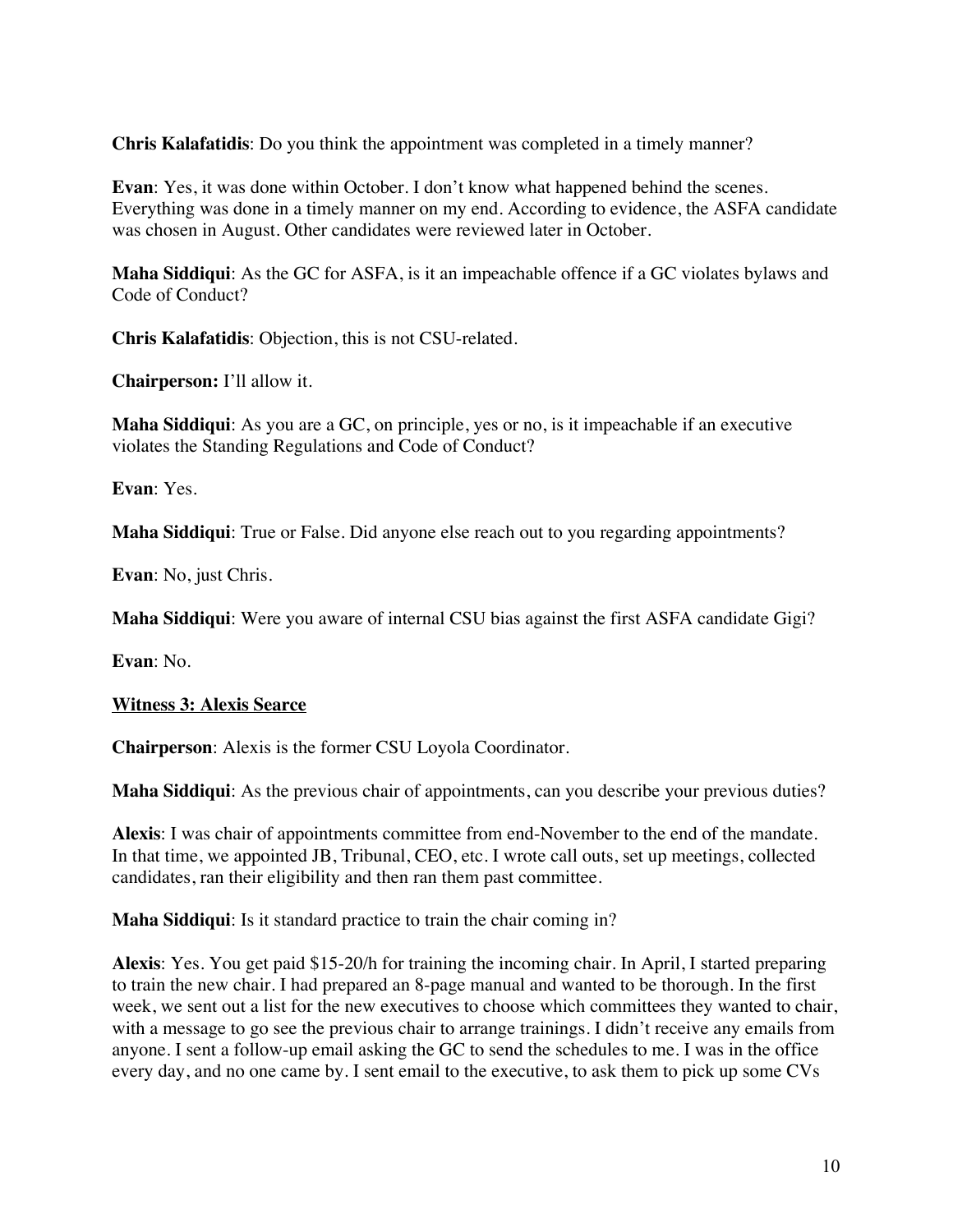and Cover Letters. No one talked to me. By my standard, that was unacceptable. There was no involvement from the GC.

**Maha Siddiqui**: As former chair, how important is it to appoint someone. Can someone who didn't undergo training do the mandate properly?

**Alexis**: Appointments are crucial. Most appointments happen in the summer. There is no time to learn the position once the mandate starts. There are a lot of deadlines and policy and ethics to consider. We want the fairest process we can and need good quality control. It's a sensitive job. It is very important to be accountable to the interviewee and to council. You have to document that everything was done properly. Being chair is different from being a councilor on the committee.

**Chris Kalafatidis**: What training did you receive?

**Alexis**: I came in the middle, but I sat down with outgoing chair and we talked about everything that needed to be done. I did have to learn on the fly quite a bit.

#### **Witness 3: Margot Berner**

**Maha Siddiqui**: Can you describe your experience being appointed to SARC?

**Margot**: Most of it is covered in the complaint. Originally I was appointed by the previous Academic & Advocacy Executive. I was also passed through academic caucus and was sent through council and the previous GC. I was appointed three different ways. I went to the Standing Committee and was told I was not confirmed by CSU which is reasonable. As I continued to go for meetings, I was recurrently unconfirmed. That would've been fine if someone else was appointed but that wasn't the case. SARC writes policy on sexual violence. This is very important and how the policies go and how it runs with QC legal code. Whoever was in charge on appointments decided to bow out. I was contacted by a member of appointments who asked if I had been contacted by GC. I sent the previous mandate's GC's report. She told me I'd be hearing from the GC. I waited the entire summer. I reached out to the GC, and was told he wasn't responding to emails. I reached out on Facebook. This was in September and after months of no student representation on a major university committee. GC said he was nervous about reaching out, I assume because I also ran during the CSU elections. I have nothing against him as a person. I just want him to do his job. I continued to reach out to appointments. Eventually, I was told I would be re-interviewed even though I had already been appointed. The committee didn't know what SARC was and Chris didn't know what the acronym stood for. It was a big mess. I was eventually appointed.

**Maha Siddiqui**: What prompted you as a student-at-large to file a 15-page complaint?

**Margot**: I like reading policy and am passionate about Sexual Violence. I realised that he hadn't appointed people to JB, or Campaigns.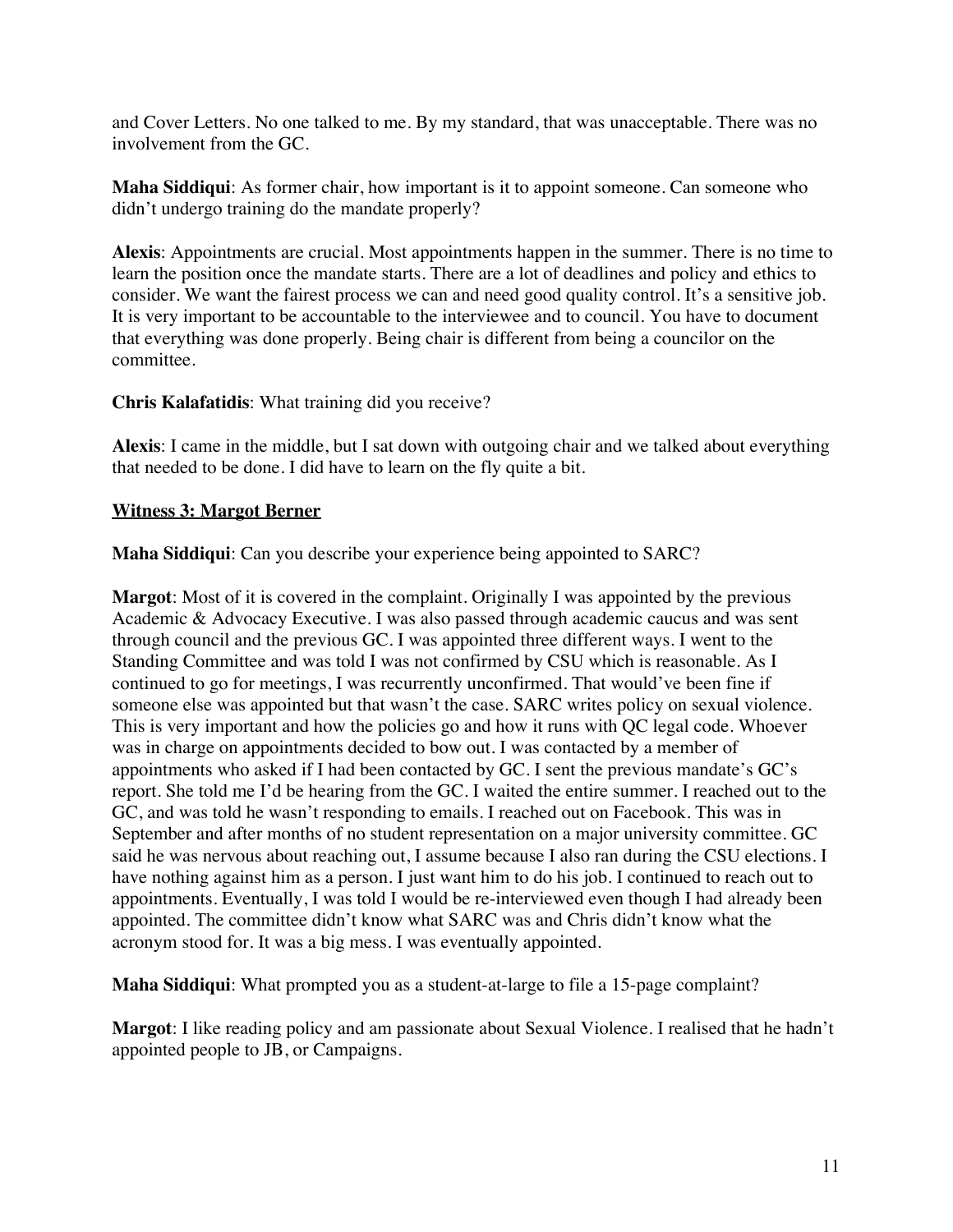**Maha Siddiqui**: Based on your previous experience on council, do you consider this to be an impeachable offence?

**Margot**: Yes, that's why I wrote the complaint. The GC has made it systemically impossible to file complaints by making JB not functional, undermining the accountability process. Council has power over JB.

**Chris Kalafatidis**: When were you appointed?

**Margot**: In October, half a year after I was supposed to be appointed, which is most of your mandate.

#### **Witness 4: Keroles Riad**

**Chris Kalafatidis:** As executive of Waste Not, Want Not, does it appear like I've been doing my job?

**Keroles**: I'm not here as WNWN. I depend on support from Sustainability Coordinator. I've felt like I've had the support. The GC invited me to speak with Selena and himself, who were very receptive. I was reached out by all executives on how to work with sustainability because the GC referred them to me.

**Chris Kalafatidis**: Since we have no Sustainability Coordinator, can you explain how I stepped in to fill that gap?

**Keroles**: The GC was instrumental in helping us get prepared. 34, 000 people attended our meetings and events. We made connections with every CSU executive. Within their mandate, to answer the first question, we require negotiation with university and administration and often times I go to those meetings alone. GC came with me to the meetings. It helps to have the full CSU weight behind you.

**Maha Siddiqui**: Outside of personal interactions, do you think sustainability issues have been tackled well?

**Keroles**: I've gotten to work with Sustainability Coordinators over the past. This year has been exceptionally good.

**Maha Siddiqui**: Since you are here as Keroles, how are you relevant to the mishandling of work including Senate, SARC, RAWCC?

**Keroles**: I'm not.

**Maha Siddiqui**: Did you acknowledge on your Facebook that the CSU is understaffed?

**Keroles**: There's a position that is supposed to exist that is vacant but that was not referring to how the current existing team is incapable.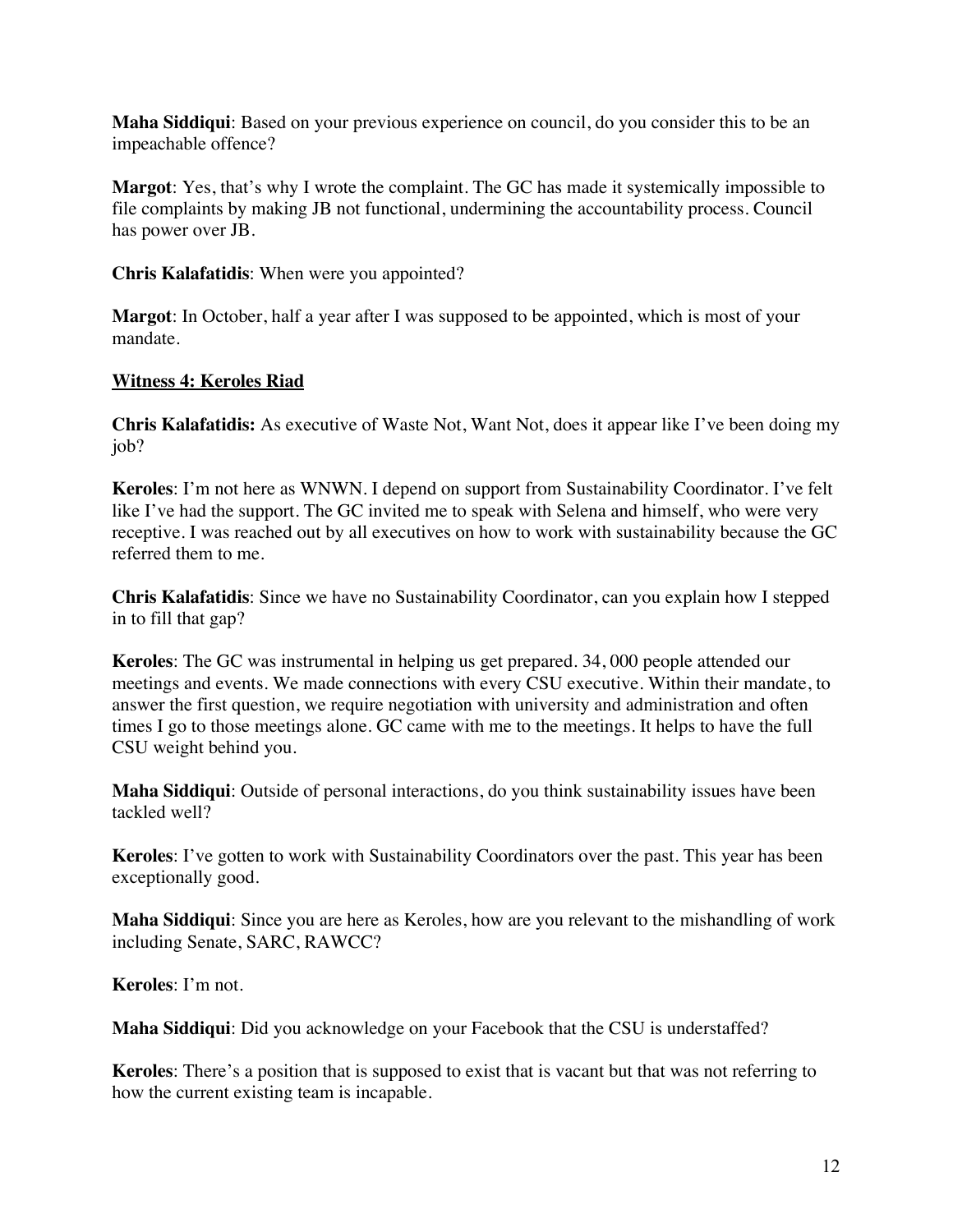**Victoria Pesce** motions for recess. Seconded by **Christiane Sakr**.

**Arad Andrew Banis** motions for 10-minute recess.

#### **VOTE**

For: 16 Opposed: 0 Abstentions: 0 *Carries.* 

Council resumes at **19h16**.

**Chairperson**: We will have closing statements and then the vote by roll call.

**Maha Siddiqui**: There are multiple objections that need to be called. There is a repeat history of unprofessional behavior, not just one. As he stated, usually it is supposed to go through JB. That was not possible because JB was not functional until very recently. These complaints will be filed. The JB ruling on the Sustainability Coordinator was incomplete. They still recommended to follow Council's decision. Council can overrule JB rulings. On appointments to Senate, the problem is that the GC overstepped his role. Appointments Committee is there to appoint people to Senate. Senate is highest authority of student representation. The PowerPoint showed that JB can fill a council vacancy. One of witnesses said that he was not consulted about Senate Candidate from anyone but GC, but another councilor did. It is irresponsible to pay someone who is not fulfilling mandate. This is not about anything personal. We have reached out 1-1 and in council. It took multiple students-at large complaints for us to finally take action and call for this meeting. The GC has demonstrated a behavioral pattern of inaction, taking powers of council upon himself, and blocking appointments.

**Chris Kalafatidis**: We started with a good statement to focus on BL and SR and facts. And then, through witnesses, they attacked my character. I have shown legal facts. I gave a long presentation on how I am innocent of all accusations of breaching BL. Instances of unprofessional language need to be brought to JB. Council has no right to overrule me on appointments. JB can recommend whatever it wants but I cannot be impeached for not following a recommendation. Council approved actions I took on the RAWCC. Hannah essentially said I was an incompetent Chair. It is also the responsibility of the committee. Hannah should've pointed this out to me. I am allowed to miss something. Margot stated that SMSV is important. Well, all other committees are also important. Alexis says I didn't have the appropriate training, but her training came down to a quick informal conversation. She is no more prepared than I am. All you need to run a committee is a good team. Witnesses did not focus on legality and attacked my character. I implore you to vote no.

**Chairperson**: Councilor has 1 minute to leave the room, should they choose to do so. We will begin roll call vote.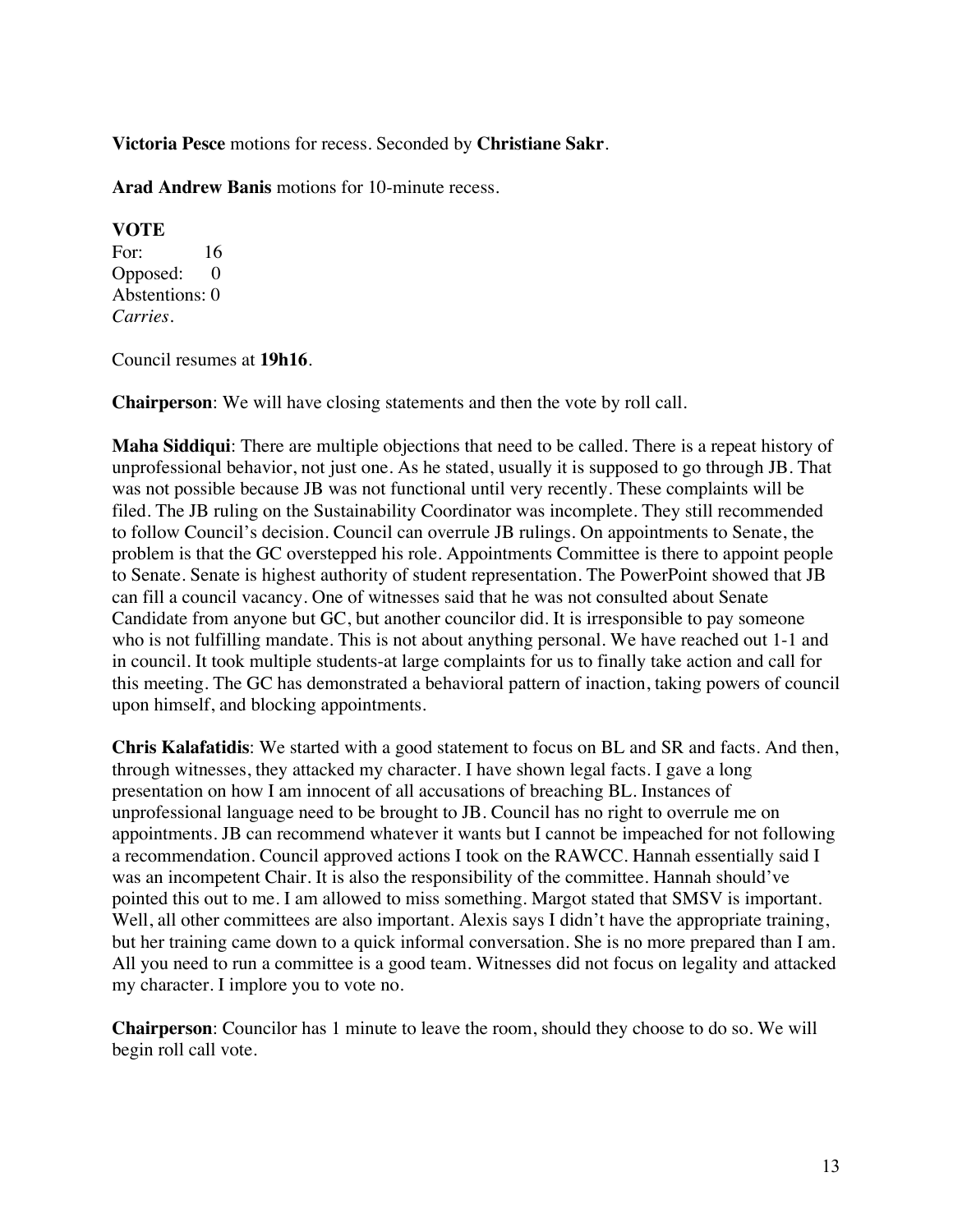**Hannah Jamet-Lange**: I vote yes. I believe it is our job to hold executives accountable to their mandate. The GC's mandate has not been fulfilled. I do not believe that Sexual Violence is the same level as every other committee. Sexual Violence affects us personally. This council, of which some have asked for excusals from consent training, has showed that they don't care about sexual violence.

**Salman Fahim Syed**: I vote no. These complaints are valid but are more valid for JB. Our mandate is to make decisions. The lawyer in that committee that can make the decision.

**Arad Andrew Banis**: I vote no. I align myself more with the comments GC made.

**Mitchell Schecter**: I vote no. One of the witnesses was biased. The GC presented facts. Other side presented opinions. This should be taken to JB.

**Lauren Perozek**: I vote no. This should go to JB.

**Victoria Pesce**: I vote no. I was one councilor to call this meeting but from a business perspective, it doesn't make sense for the role to be vacant. These complaints needed to be addressed. Hopefully, the next GC doesn't overlook their mandate.

**Mathew Levitsky-Kaminski**: I vote no. After hearing both sides, this is an abuse of power. Having participated on many boards, this is very emotionally driven. I believe this is an attack of character.

**Sean Howard**: I vote no. This is built on falsehoods and is biased. To vote yes would be to ignore the things we represent.

**Selena Mezher**: I vote no. I weigh things out. The weight is on the facts displayed by the GC not opinions.

**Naomi Barney Purdie**: I abstain. I'm not sure anymore.

**Maha Siddiqui**: I vote yes. We brought these to council. According to the by-laws, the GC is mandated to follow motions in council. It is our fiscal responsibility to hold him accountable.

**Elizabeth Tasong**: I abstain. But I will say that it is belittling to say the prosecution's arguments is based on opinions. We cited the proper by-laws and complaints are valid. These will be brought to JB. It is concerning to have councilors completely dismiss them.

**Jarrad Haas**: I vote no, simply because there are other complaints that couldn't be brought to council. Every single complaint should be brought to JB, all at once, and JB should deicide.

**James Hanna**: I vote no. Last year, appointments weren't done until November. It is a big task to do them over the summer. It is not the job of GC to blindly follow council.